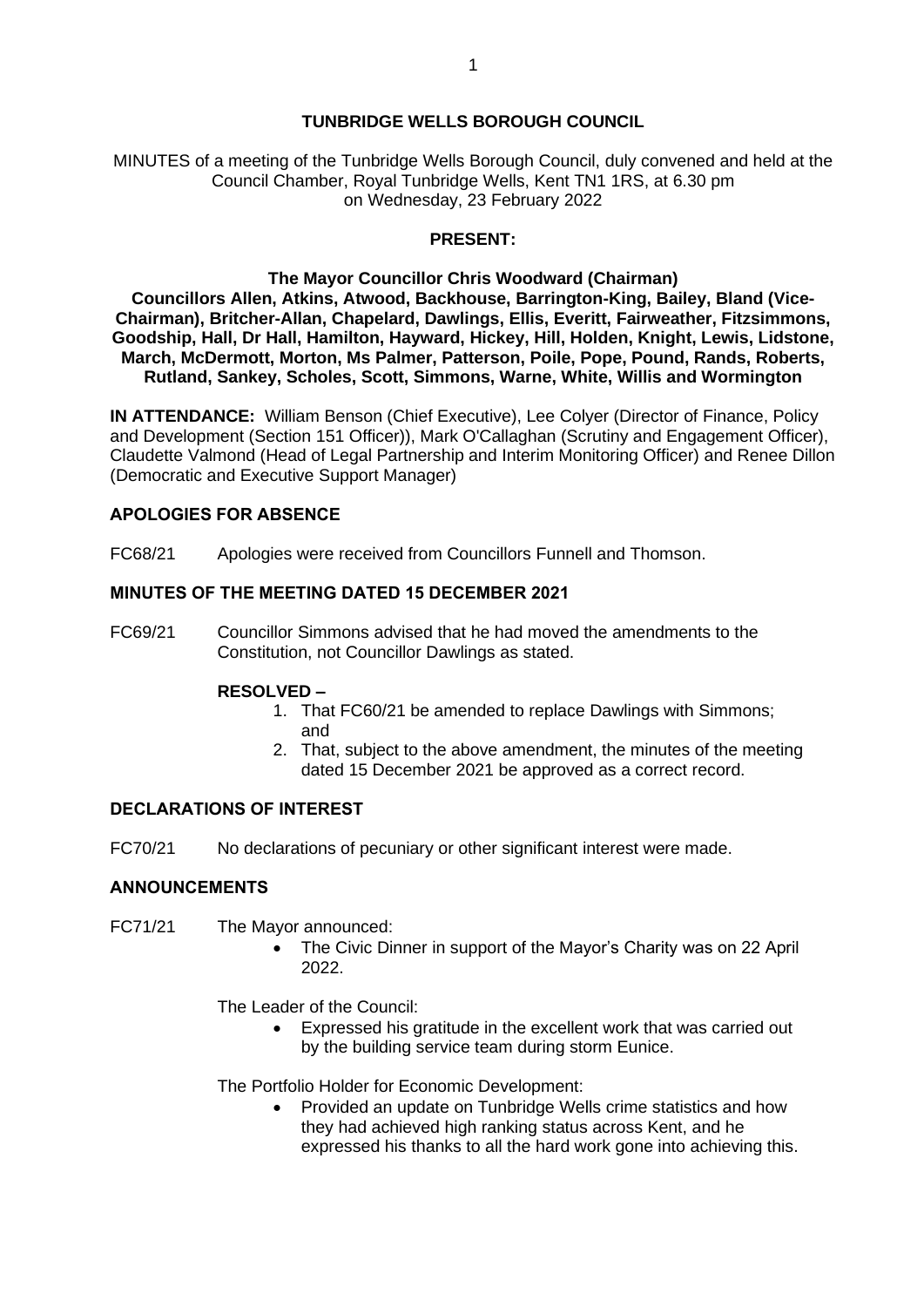- The TWBC Climate Action website would go live on 28 February 2022.
- Tunbridge Wells would host the Subbuteo World Cup in 2024.

# **PRESENTATION OF A CIVIC MEDALLION TO JUNE BRIDGEMAN**

FC72/21 The Mayor and members of the Council welcomed June Bridgeman, family and friends to the meeting and set out their reasons for granting the welldeserved award.

The Chief Executive read the citation and the Mayor presented the award.

Upon receiving the medallion, June Bridgeman returned thanks for the award.

# **GOUDHURST NEIGHBOURHOOD DEVELOPMENT PLAN**

FC73/21 Councillor McDermott moved, and Councillor Dr Hall seconded, the recommendation set out in the associated report.

Debate included:

- Neighbourhood plans were developed over many months involving many people.
- The Plan was supported at referendum, 92% voting Yes and 8% No.

The Mayor took a vote on the motion by affirmation.

# **RESOLVED –**

- 1. That, following a favourable local Referendum result in relation to the use of the Goudhurst Neighbourhood Development Plan to help in the determination of planning applications in the Parish Neighbourhood Area, the Goudhurst Neighbourhood Development Plan be formally 'made' (adopted) and become part of the statutory Development Plan for the area with immediate effect;
- 2. That the Goudhurst Neighbourhood Development Plan Decision Statement (post-Referendum) shown at Appendix A to the report also be published; and
- 3. The Goudhurst Neighbourhood Development Plan SEA Adoption Statement also be drafted and published shortly after the NDP is 'made'.

# **BENENDEN NEIGHBOURHOOD DEVELOPMENT PLAN**

FC74/21 The Mayor asked the Monitoring Officer to advise members regarding an email which had been circulated by objectors to the Benenden Neighbourhood Development Plan (NDP) commenting about an article which had been published in a local magazine.

Monitoring Officer advised:

- Legal input had been sought in relation to the publication of certain statements in a local magazine and their impact on the validity of the Plan.
- It was felt that under the circumstances the risk of challenge to the Council's decision was low.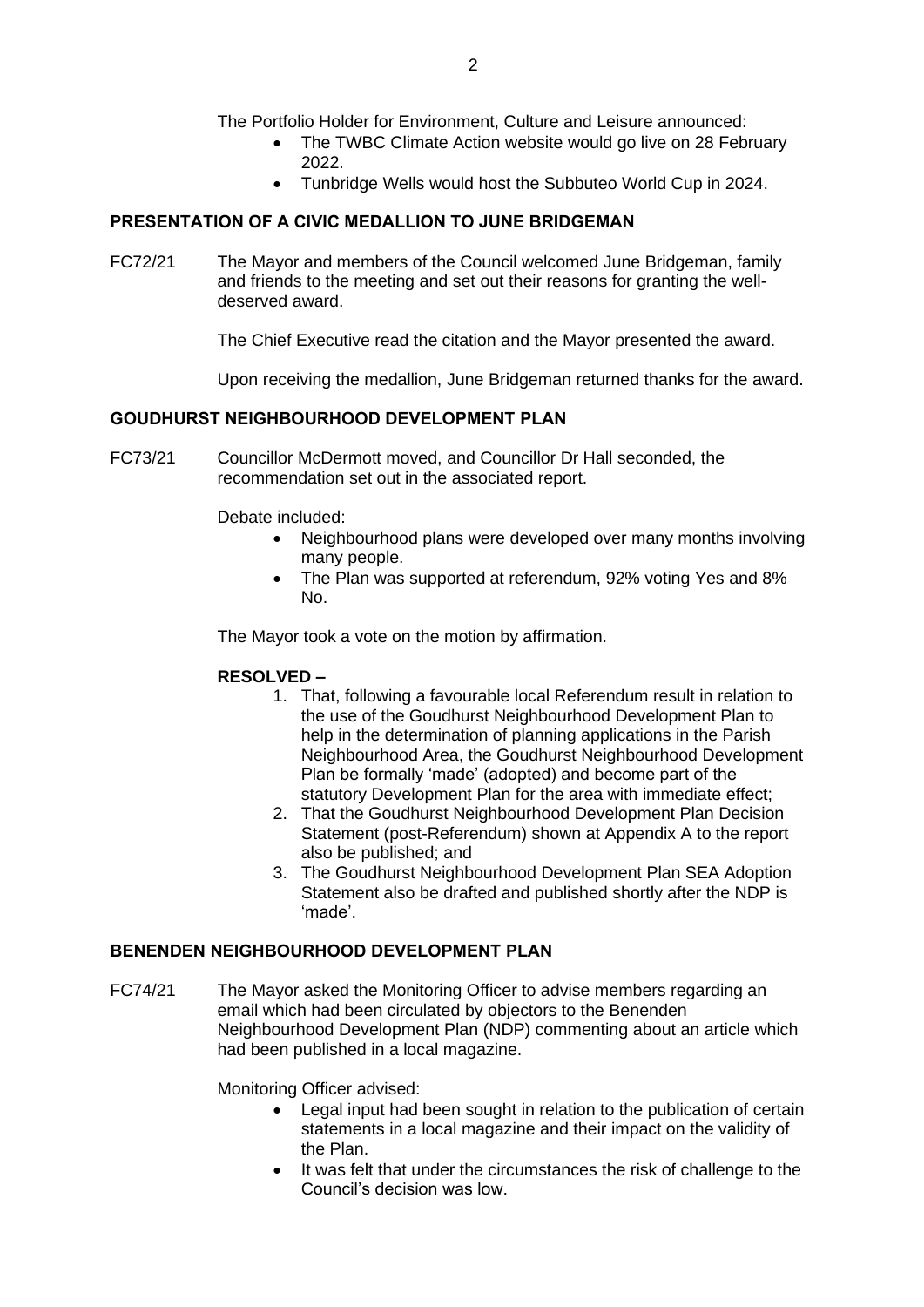Councillor McDermott moved, and Councillor Holden seconded, the recommendations set out in the associated report.

The Mayor advised that there were four members of the public registered to speak:

- Hazel Strouts Resident of Benenden
- Nicola Thomas Chair of Benenden Parish Council
- Paul Tolhurst Benenden NDP
- Andrew Marks Resident of Benenden

Comments by speakers included:

- Felt the wider community was not consulted on plans.
- Friends of East End were not consulted until too late in the process.
- Advised a petition was submitted and signed by 127 people and not 31 as suggested.
- The community felt they were being silenced and prevented from publishing articles expressing their views.
- Posters had been published that were confusing and misleading.
- The facilities of the site at East End were not adequate to accommodate the developments plans.
- Thanks was expressed to all councillors for their support.
- Delighted that over 80 per cent voted for the proposal.
- Congratulated Tunbridge Wells Planning team for openness and support.
- Benenden NDP had to date taken nearly four years with 25 volunteers to get to the position it is in today.
- Five workshops, three drop-in sessions and two exhibitions with a village plan launch meeting were held to make residents aware of the development.
- It was stressed that all meetings were well attended except the meeting held in the East End.
- The Independent examiner held a 5-hour meeting to listed to all concerns, he found robust and sound planning principles.
- 53.6 per cent turn out for the referendum.
- Residents felt NDP was a done deal.
- NDP group failed to include residents who would be most affected by development.
- Brown field site reference is emotive and incorrect as Tunbridge Wells own register does make such reference.
- Outside of the Area of Outstanding Natural Beauty where much of hospital intrudes into it for historical reasons.
- NDP failed to include hospital site in its consultation, and it was only at final planning consultation were residents able to express their concerns.
- This development lacks any formal infrastructure to accommodate such a sizeable development.

Councillor Patterson moved, and councillor Poile seconded, a motion to adjourn the debate under Council Procedure Rule 13.11.4. The Mayor determined that the motion had not reasonably been discussed and debate would continue.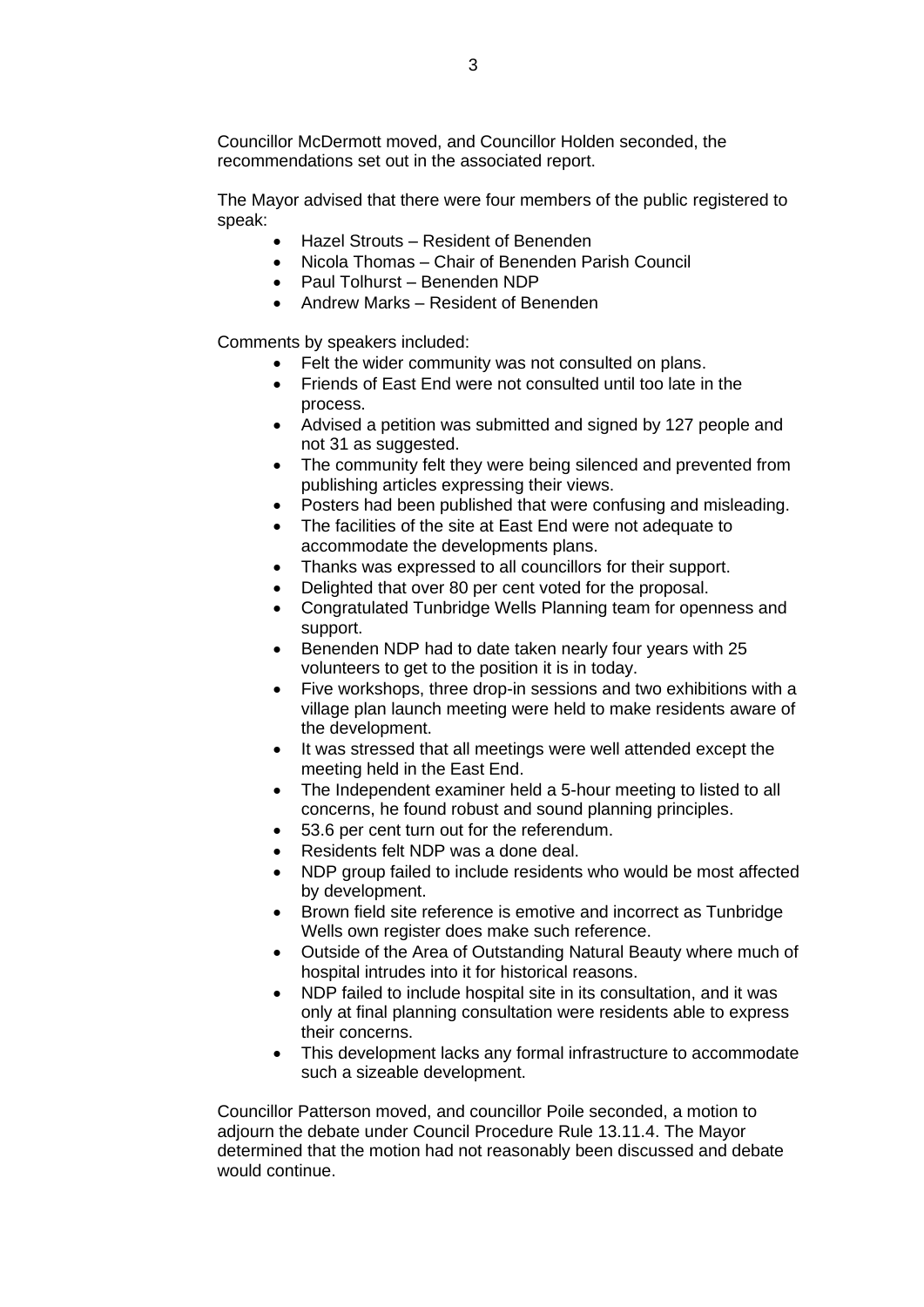Debate included:

- Concern was expressed over the allegations on how the Plan was conducted, it was felt the Borough Council should defer the vote on this plan until adjudication has taken place.
- It was reiterated that Legal Services had been consulted and they advised there was low risk to this challenge and there would be little advantage of deferring the decision.
- It was stressed that the East End lacked the infrastructure to support such housing plans and there were other areas nearby which could accommodate such a development.
- The Inspector had taken all the sustainable elements into consideration which on balance were found to be acceptable.
- It was noted that these plans had already been agreed in their current form and been subject to a referendum. It was the Councillors' obligation to move the plan forward.
- With a turnout of over 50 per cent disappointment was expressed if councillors went against the wishes of the referendum.
- It was felt that there was a last-minute push to delay the decision.
- The NDP was part of the strategic development plan and to date no council had ever overturned a referendum vote. With 665 votes in favour and 161 votes against, there was no reason to overturn this decision.

The Mayor took a vote on the motion by affirmation.

Members who wished their vote be recorded: Councillors Fitzsimmons, Dr Hall, Lidstone, Morton, Patterson, Rutland and Willis and abstained.

# **RESOLVED –**

- 1. That, following a favourable local Referendum result in relation to the use of the Benenden Neighbourhood Development Plan to help in the determination of planning applications in the Parish Neighbourhood Area, the Benenden Neighbourhood Development Plan be formally 'made' (adopted) and become part of the statutory Development Plan for the area with immediate effect;
- 2. That the Benenden Neighbourhood Development Plan Decision Statement (post-Referendum) shown at Appendix A also be published; and
- 3. That the Benenden Neighbourhood Development Plan SEA Adoption Statement also be drafted and published shortly after the NDP is 'made'.

# **QUESTIONS FROM MEMBERS OF THE PUBLIC**

FC75/21 The Mayor advised that ten questions from members of the public had been received under Council Procedure Rule 10.6.

# **1. Question from Terry Cload**

"The Pantiles is Royal Tunbridge Wells greatest tourist attraction. The public toilets closed several years ago. When will the replacement facilities be open?"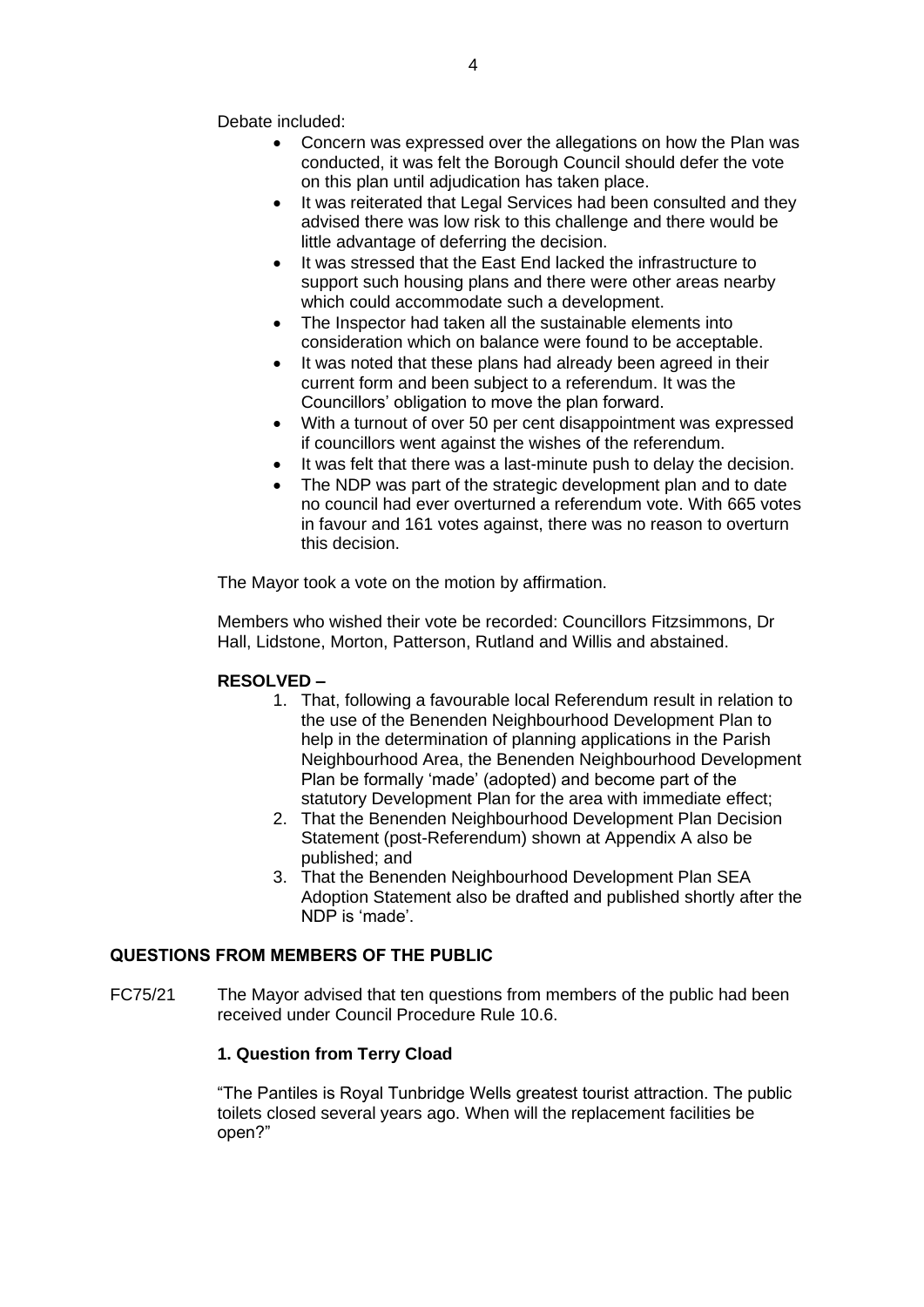### **Answer from Councillor Fairweather**

"Public toilets have been incorporated into the Pump Room as part of the Union House development and they will be open from 09:00 to 17:30 seven days a week."

## **Supplementary question from Terry Cload**

"It was asked if a timeframe could be provided."

### **Supplementary answer from Councillor Fairweather**

"As the development is a private venture a date is not clear, however it is hoped that it will be opened immediately."

## **2. Question from Dr Shadi Rogers**

"Does the Conservative administration believe that the plans for the old cinema site being brought forward for luxury retirement housing with no proportion of genuinely affordable housing represents the best we can do for those Tunbridge Wells residents who are struggling to afford to own or rent a home of their own? What social value does this development really provide for the Borough and its residents?"

## **Answer from Councillor McDermott**

"The planning policy for the cinema site is provided in the Submission Local Plan and in recognition of the viability issues associated with this site, there is no requirement for affordable housing. The policy was reviewed and agreed by the cross-party Planning Policy Working Group and agreed by Full Council in February 2021 with broad political support, including from the Labour party who voted en bloc to submit the plan, including the policy relating to the Cinema Site.

The proposals being discussed with Retirement Villages are for more residences than provided for in the Local Plan and will assessed by the Planning Committee against local and national policy as part of any planning application. It would not be appropriate to prejudge the outcome of that decision. My colleague Councillor Fairweather will set out how the Council is actively working to boost the levels of affordable housing provision in response to the second question you're asking this evening."

### **Supplementary question from Dr Shadi Rogers**

"Do you not agree that this development will do nothing for residents in Sherwood who are in their 20's and 30's who still live at home with their parents spiralling private rental and increased house prices which are out of control"

### **Supplementary answer from Councillor McDermott**

"The previous owners of the site asked for an independent test of the viability report for the cinema site, and it came back it was not viable. It is not appropriate to make judgement on planning applications before it is decided by the planning committee, I therefore suggest it is sent back for further negotiations."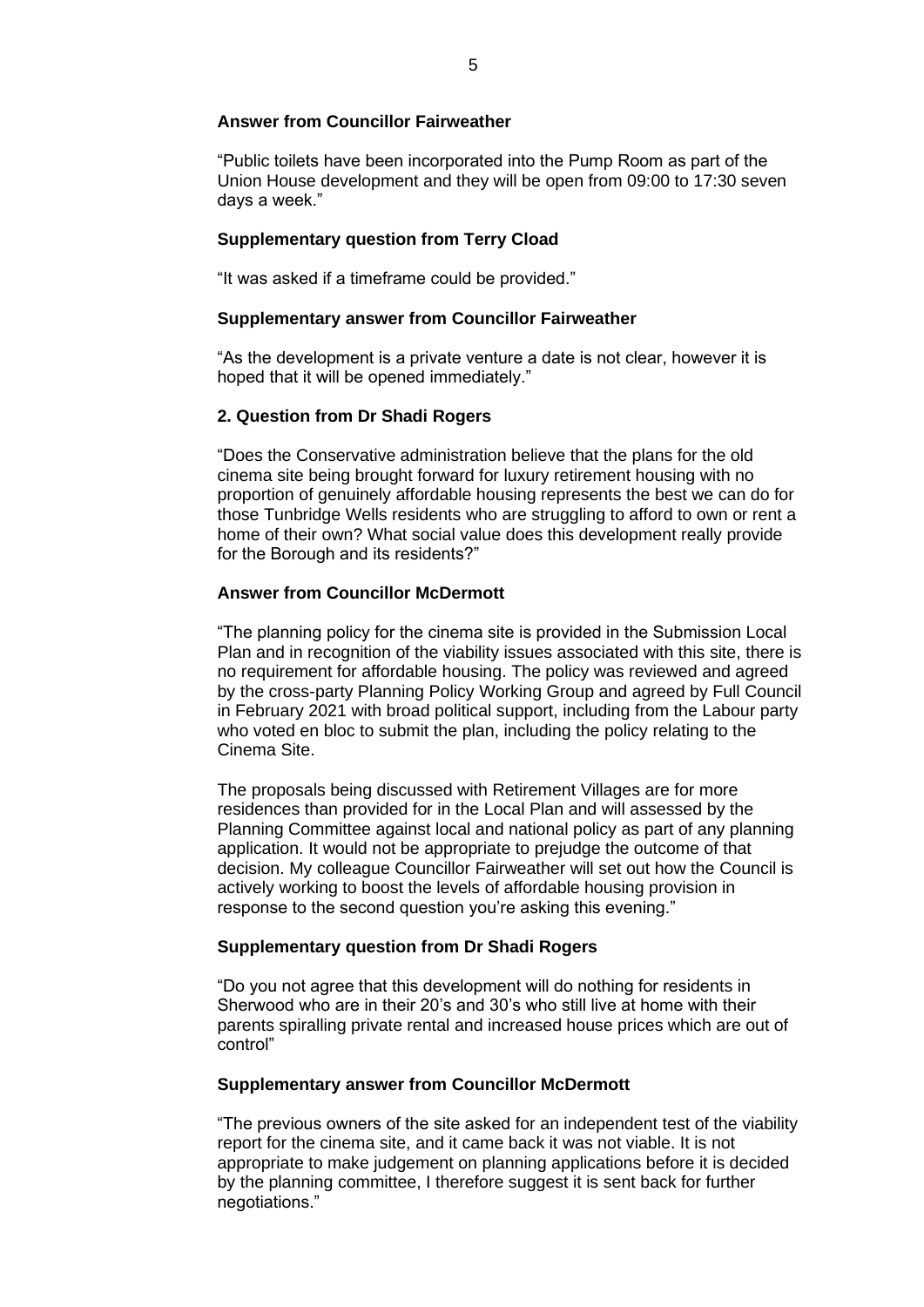## **3. Question from James Tansley**

"At the meeting of full Council on 21 April 2021, the Portfolio holder for Finance and Governance said he was "not aware" of any breaches by Council officials and Councillors of the fifth of the Nolan principles of Public Life, which states that: 'Holders of public office should act and take decisions in an open and transparent manner. Information should not be withheld from the public unless there are clear and lawful reasons for so doing'. Yet even as he was speaking, the Council was refusing to answer Freedom of Inquest request FO9726, an action which the Information Commissioner judged to be in contravention of the Freedom of Information Act. What action is the Portfolio holder taking to make himself better aware that the Council is not wrongly withholding other information from the residents of the borough?"

### **Answer from Councillor Dawlings**

"The Council publishes a vast amount of data that not only meets the requirements of the transparency guidance but in some instances goes further, for example we choose to publish details of expenditure above £250 rather than the required £500.

The Procurement Team run the expenditure reports but must first redact personal information. Where the payment is for a sole trader, it is necessary to not only have regard to the 2015 guidance but also the requirements of the Data Protection Act and the rights of privacy. This is a balancing act but in most instances data protection legislation is given more weight than the transparency guidance. It is better to be cautious and not to release the information and then to be able to consider releasing upon request when there is a legitimate reason to do so, rather than just publish and open the Council to claims for breach of privacy and data protection.

I am grateful to the Information Commissioner who after nearly a year of consideration of this case has reached a decision and provided a clear outcome that the council should publish the information, which is exactly what we have done."

## **Supplementary question from James Tansley**

"I have read the judgement IC103913W7L6. Will the council now start to publish full details of all items above £500 on their web site under local government transparency code?"

### **Supplementary answer from Councillor Dawlings**

"We have discussed how we could improve this situation going forward. We will now change our tendering process to include a form where tenderers, including sole traders, must agree for their names to be included in our transparency data or provide a sound reason as to why they should be redacted. This is not a requirement of the Public Contracts Regulations 2015, but it is something that we can include locally.

Since the information has been published, the contractor has announced that he is no longer willing to work with the Council".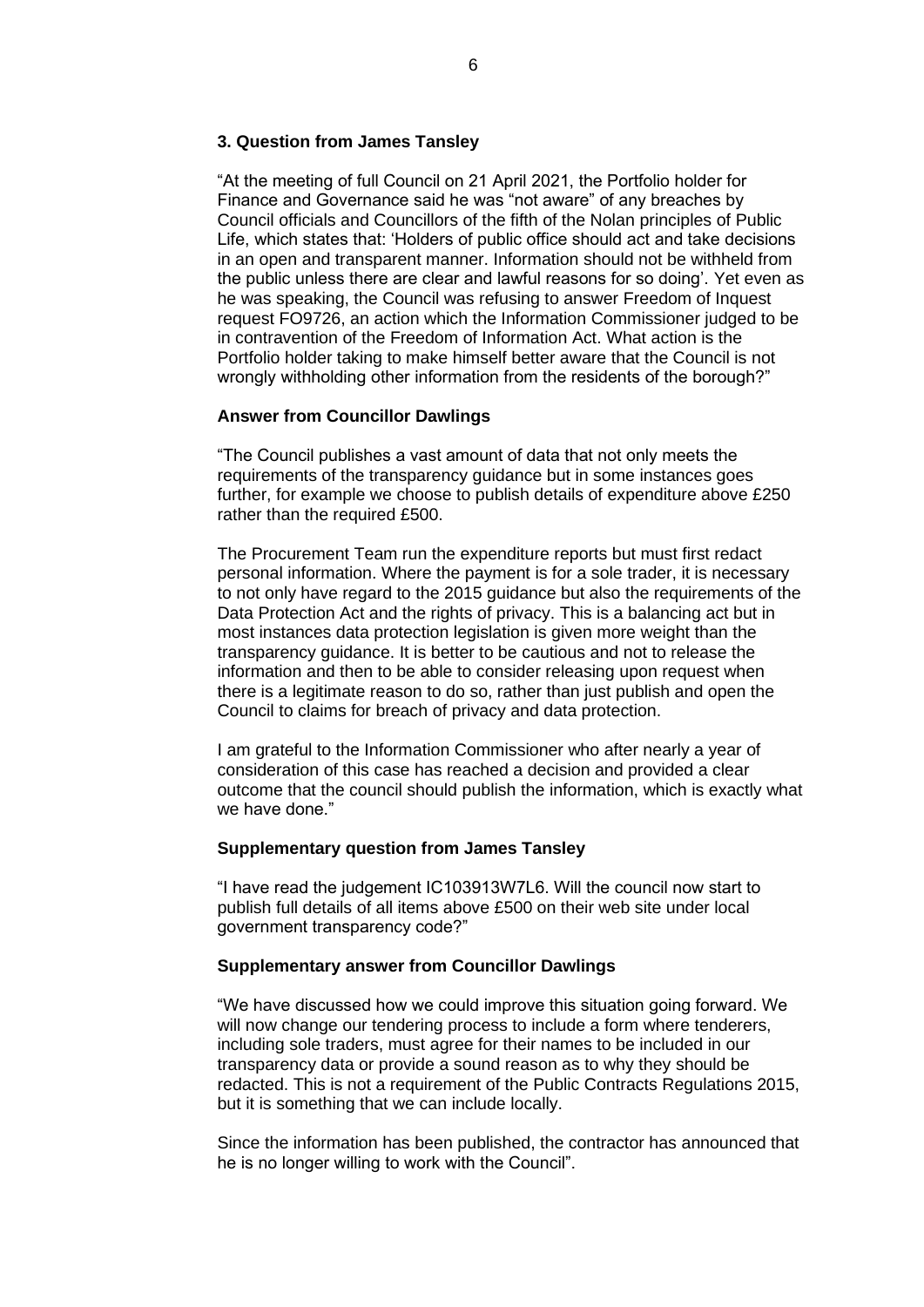### **4. Question from Christopher Gerry**

Mr Gerry was not present at the meeting therefore the Mayor requested that a written answer be provided and recorded in to the minutes.

"Did the council adopt the Marmot review proposals in 2010 (Fair Society, Healthy Lives) as 75 per cent of other councils did? If so, what are the health outcomes related to alignment of council policy with improving health outcomes for Tunbridge Wells residents? If the Marmot review was not adopted, what health improvements have we seen for Tunbridge Wells residents in terms of life expectancy, years spent in good health and per cent of residents living in relative and absolute poverty since 2010?"

#### **Answer from Councillor Fairweather**

"Tunbridge Wells Borough Council did not formally adopt the recommendations of the Marmot Review as most recommendations related to county councils rather than district councils. Furthermore, since 2013 Kent County Council has been the lead authority for Public Health and for tackling health inequalities in Kent. The Council did produce a health inequalities action plan which embedded many of the recommendations of the Marmot Review and which complemented KCC's 'Mind the Gap' Strategy.

The Council's Five-Year Plan includes wellbeing as one of its three key priorities and the Plan included plans to promote active travel and to work with partners to improve social and health inequalities. Since the publication of the Marmot Review life expectancy has increased within the Borough."

### **5. Question from Dr Shadi Rogers**

"In a recent Facebook post replying to a resident on 26 December 2021, the Tunbridge Wells Conservatives account stated that affordable housing needs were being meet in the Borough because 100 flats on Knights Park, Sherwood ward were being provided by a housing association for £77,000. Given this is the cost of a 25% share of a 2bed property at a market value of £308,000, does the Portfolio Holder believe this is an affordable home for low income residents on a minimum wage in the Borough?"

### **Answer from Councillor Fairweather**

"The example you have given is in relation to a shared ownership property. Shared ownership caters for a particular element of affordable housing need. Social rented and affordable rented accommodation are different tenures that cater for other affordable housing needs. For example, social rented housing is 60 per cent of market rate.

The Council is looking to significantly boost the amount of affordable housing in the Borough through its new planning policies in the Submission Local Plan which was agreed by all political parties. For major developments on greenfield sites the requirement is for 40 per cent of houses to be different types and tenures of affordable houses. For brownfield sites it is 30 per cent. The new policy requires that 60 per cent of the affordable housing should be for social rented houses, with the remainder being other tenures such as shared ownership houses. So, for a development of 100 houses on a greenfield site 60 will be for market sale, 24 will be for social rent and 16 will be for joint ownership or equivalent."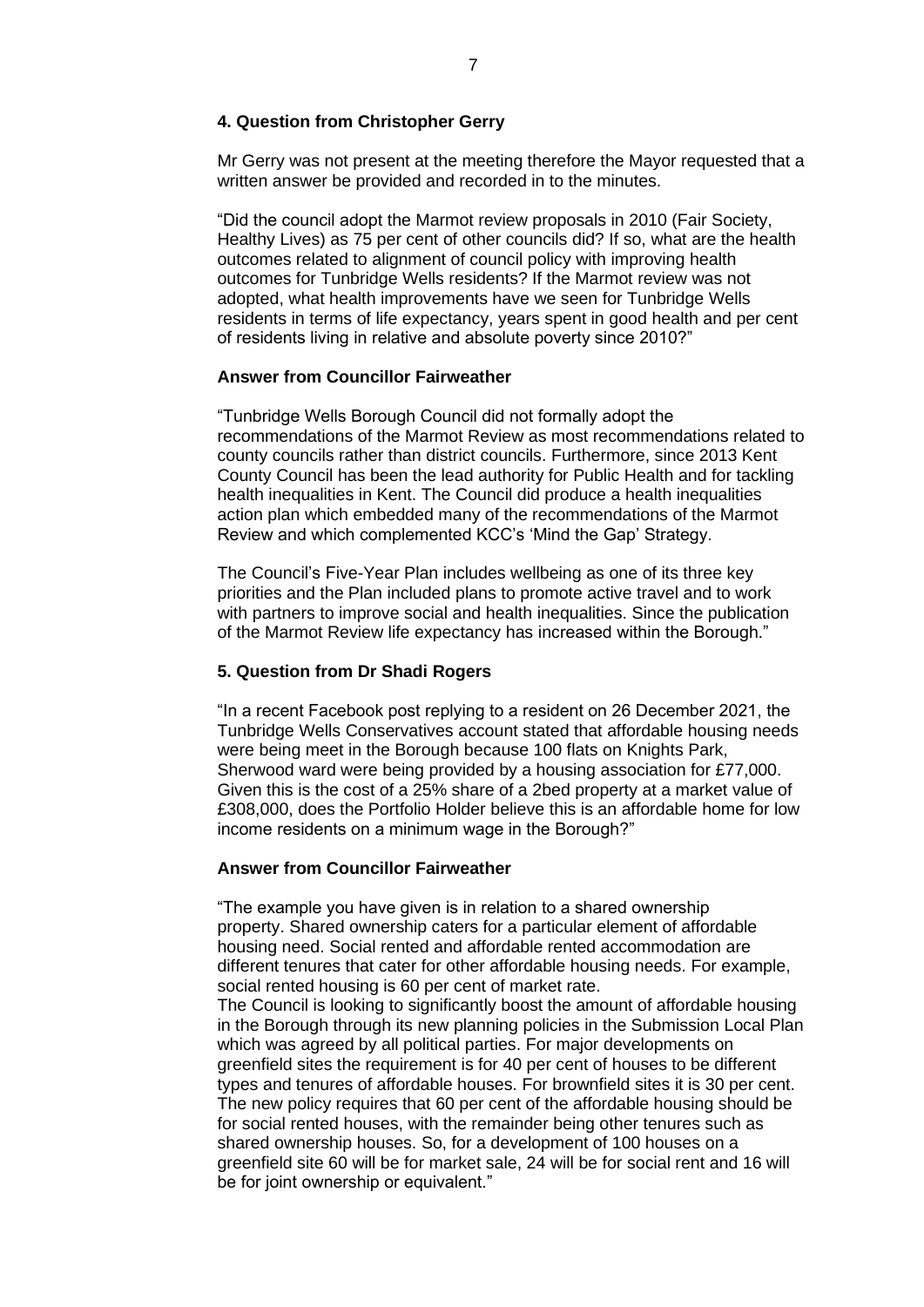## **Supplementary question from Dr Shadi Rogers**

"Thank you for providing the information but do you not agree the response on the Facebook page demonstrated how out of touch the conservatives are with the need for social housing. Can you please tell me how many social housing units have been delivered over the last 5 years by this administration?"

# **Supplementary answer from Councillor Fairweather**

"With regard to the Facebook post, although I am now a member of the site I am unable to view the post and am therefore none the wiser with regards to its contents."

# **6. Question from James Tansley**

"Between May 2019 and September 2021, the Council made payments to Eddie Lee for consultancy work relating to the ticketing system at the Assembly Hall Theatre. Please can the Council state Whether this contract went through the Council's normal tendering process, who authorised it and why it was not included on the Council's contracts register?"

# **Answer from Councillor Dawlings**

"I can confirm that we tendered in the market twice for the service provided by Eddie Lee, first, on 11 February 2019 and secondly on 23 October 2020 (lot 7 of a wider panel tender). Eddie Lee was the only respondent on both occasions, the contract was authorised by the then Assembly Hall Theatre Director, and the register was not updated with the details of the consultant for the same reasons as we redacted the payment information. We will now be updating the register in line with of the Information Commissioner's Office decision."

# **Supplementary question from James Tansley**

"Can you please keep me out of suspense would you please be able to tell me how much was paid to Mr Lee for the work carried out please."

# **Supplementary answer from Councillor Dawlings**

"I am sorry I am unable to advise at this moment but am able to provide you with a written response."

# **7. Question from James Tansley**

"In response to Freedom of Information request FO9823, the Council said that, instead of spending £97,219.73 on 20 June 2018 for external training as stated on its website (to a supplier whose name it had redacted), it had in fact spent only £300. What was the reason this expenditure was overstated by 32,307%, what steps has the Council taken to ensure that similar errors have not been made and how confident can residents be that other financial information published by the Council is accurate?"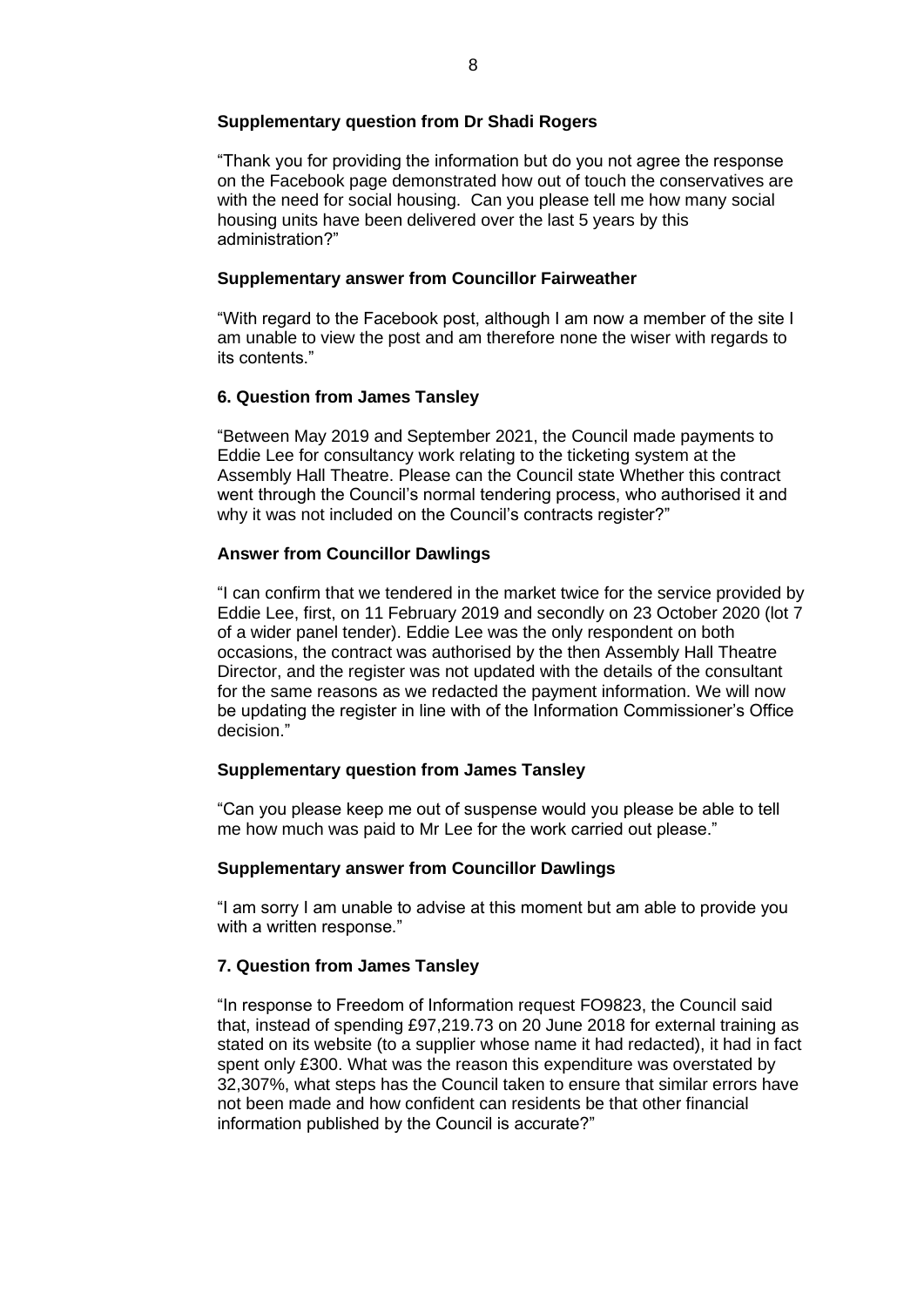### **Answer from Councillor Dawlings**

"As explained in the response to the Freedom of Information request, the value of this payment was posted incorrectly due to a formula issue that was not picked up at the time the information was published. We reviewed our checking processes to eliminate these errors. The new checking processes came into effect in October 2018. The process of drawing the data out from our finance systems is a manual one, and as with any process involving manual input there is a potential for human error."

### **Supplementary question from James Tansley**

"Can you confirm that the data now published on the Councils website is accurate?"

#### **Supplementary answer from Councillor Dawlings**

"I assume it is, but I have not had a chance to review it myself."

#### **8. Question from James Tansley**

"The 2020/21 budget stated: "Directors/ Heads of Services and Portfolio Holders have been busy trying to identify further efficiency options to reduce the cost of their services and to increase income". No information on any savings was provided.

The 2021/22 budget stated: "Directors/Heads of Services and Portfolio Holders have been busy trying to identify further efficiency options to reduce the cost of their services and to increase income. These discussions continue". No information on any savings was provided.

The draft 2022/23 budget presented to Cabinet in July stated: "Directors/ Heads of Services and Portfolio Holders have been busy trying to identify further efficiency options to reduce the cost of their services and to increase income. These are still in the discussion stage". No information on any savings was provided.

The latest version of the 2022/23 budget states: "Directors/Heads of Services and Portfolio Holders have been busy trying to identify further efficiency options" and then goes on to say, without providing any information on savings realised, that "the scope for further savings has been exhausted".

Why has the Council failed to identify any efficiency savings in the last three years, and on what basis does it conclude the scope for further savings has been exhausted?"

### **Answer from Councillor Dawlings**

"After ten years of austerity that has seen government Revenue Support Grant for this council reduced to zero and where demand for services and inflation has continued to increase whilst the ability to increase Council Tax has remained fixed at £5 per year it should not surprise you that further savings have become very difficult to identify.

The Council has already extracted many efficiencies, invested in digital technology, and delivers many its services through partnership working.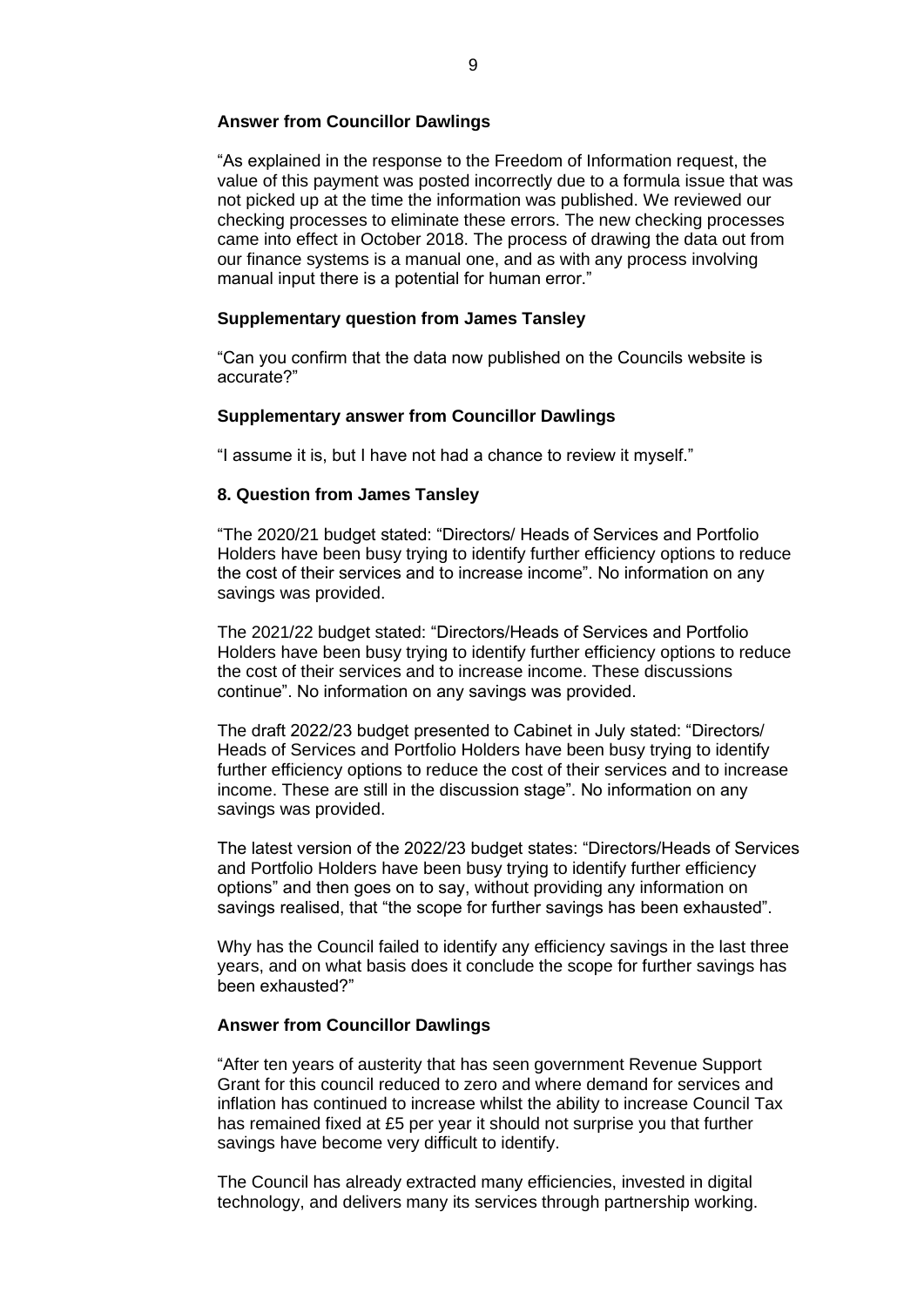The Budget Update report in October also included an extensive benchmarking report which used government data to compare the unit costs of providing services by this council in comparison with its geographical and statistical neighbours. The findings were compelling in that this council was found to have the overall lowest unit cost of services per resident in the comparator group.

This is very reassuring in term of being an efficient Council but does make identifying further savings very difficult, without cutting the range or quality of services provided, this does support the view that savings opportunities have been pretty much exhausted."

### **Supplementary question from James Tansley**

"The National Audit Office 'New Code of Audit Practise 2021' financial year requires extensive reporting on efficiencies arrangement why has this council not followed up on these requirements.

#### **Supplementary answer from Councillor Dawlings**

"I took the view of benchmarking was precisely what we were doing."

### **9. Question from James Tansley**

"Given that, in FY 2020/21, salary scales for NHS front line staff increased on average by 2.95% (and less than 2% for those earning over £80,000), that the UK economy shrank by 6.1%, and that inflation in the year to March 2021 was 0.7%, please can you explain why the Council's Director of Finance received a 17.6% increase in his total remuneration (to £148,972) last financial year?"

#### **Answer from Councillor Dawlings**

"Your question confuses a number of different headings such as salary and remuneration and then fails to explain that total remuneration also includes statutory employer's pension contributions.

Information on senior salaries is clearly published in the Statement of Accounts which were open for public inspection and have been reviewed and signed off by the Audit and Governance Committee and the External Auditor. I am pleased to report that this council was one of the first in the South East to have its accounts signed off and for the twelfth year in a row has received a clean bill of health. This achievement should not be overlooked as even now most councils in this area have yet to have their 2020/21 accounts signed off.

I understand that you did contact the Finance Manager to inspect this salary but despite several dates being agreed you failed to turn up.

There are two reasons why the salary for this role increased.

First, during the past two years this council has stepped forward in supporting the community and local businesses through the pandemic by setting up food parcels, arranging vaccinations and paying over £52m to local businesses to keep them afloat. This situation required staff to continue working and forgo annual leave which quite rightly has been paid as additional salary.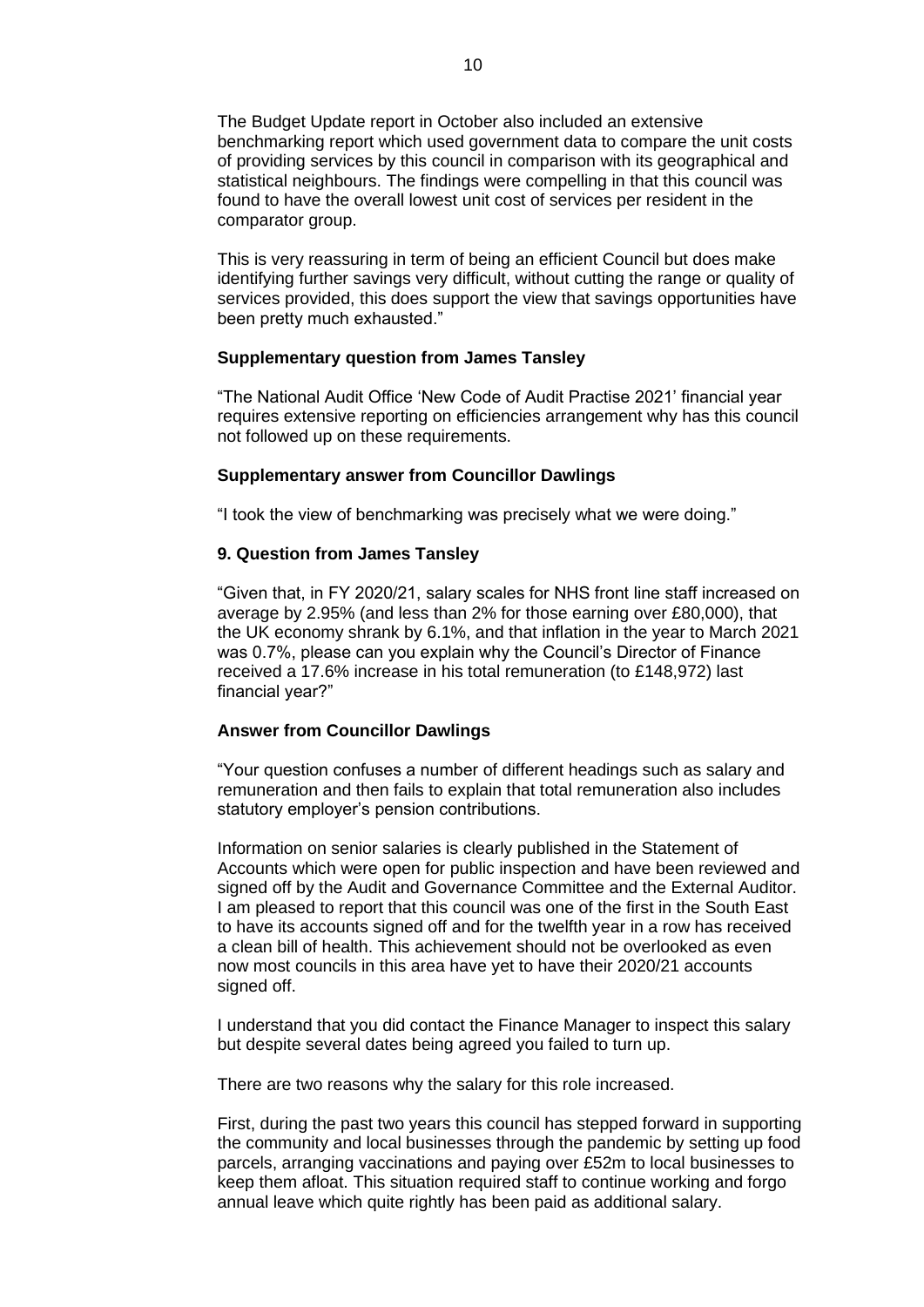Your annual interest in the Finance Director's post also resulted in a review being undertaken by the Head of Human Resources where it was identified that this post should have been receiving a market supplement that was awarded to all qualified accountants. This payment also correctly increased the salary for the post to ensure compliance with the Council's Equal Pay Policy."

### **Supplementary question from James Tansley**

"Financial year 2021 according to Councils Coronavirus dashboard the council were only delivering half of their services and were rated worst in the country for delivering grants to small business, your Chief Exec was quoted as saying he found it appalling Tunbridge Wells also have the worst bin collection and the Amelia is running over building costs. It was only able to balance its books with money provided my central government, why is the council rewarding failure or has the council lost control where it is allowing officers to pay themselves whatever they want."

### **Supplementary answer from Councillor Dawlings**

"I see no evidence of rewarding failure, I see huge efforts going into providing payments via grants for small business and there are huge efforts being made for the missed bin collections, I do not recognise the comments you're making.

### **QUESTIONS FROM MEMBERS OF THE COUNCIL**

FC76/21 The Mayor advised that there were three questions from members of the Council had been received under Council Procedure Rule 10.

> Councillor Pound sought confirmation that the questions raised were in order and that interjections from the floor were inappropriate. The Mayor agreed.

### **1. Question from Councillor Pound**

"On Monday 14th February, Cllr Scott posted on social media (Next Door) "AXA investing heavily in the old cinema site" and on Tuesday 15th February he said on NextDoor: "AXA investing in the cinema site" is a "positive thing".

Can you confirm that AXA has, through its subsidiary Retirement Homes Ltd. only placed an option to buy the site, subject to approval of a planning application yet to be put to the Council and that it has not yet, therefore, invested in the cinema site?"

### **Answer from Councillor Scott**

"Valuing and Assessing options is a key part of my regulations training for UK and USA financial services authorities. Retirement homes have placed an option to buy, the contractual and financial terms where an option was placed are confidential to them, and different elements will have financial implications.

The option will create an obligation for public engagement and development and is evident in all preplanning work done to date, until preplanning is agreed and can be expensive and without knowledge of what outcome will be they will continue their investment in the process."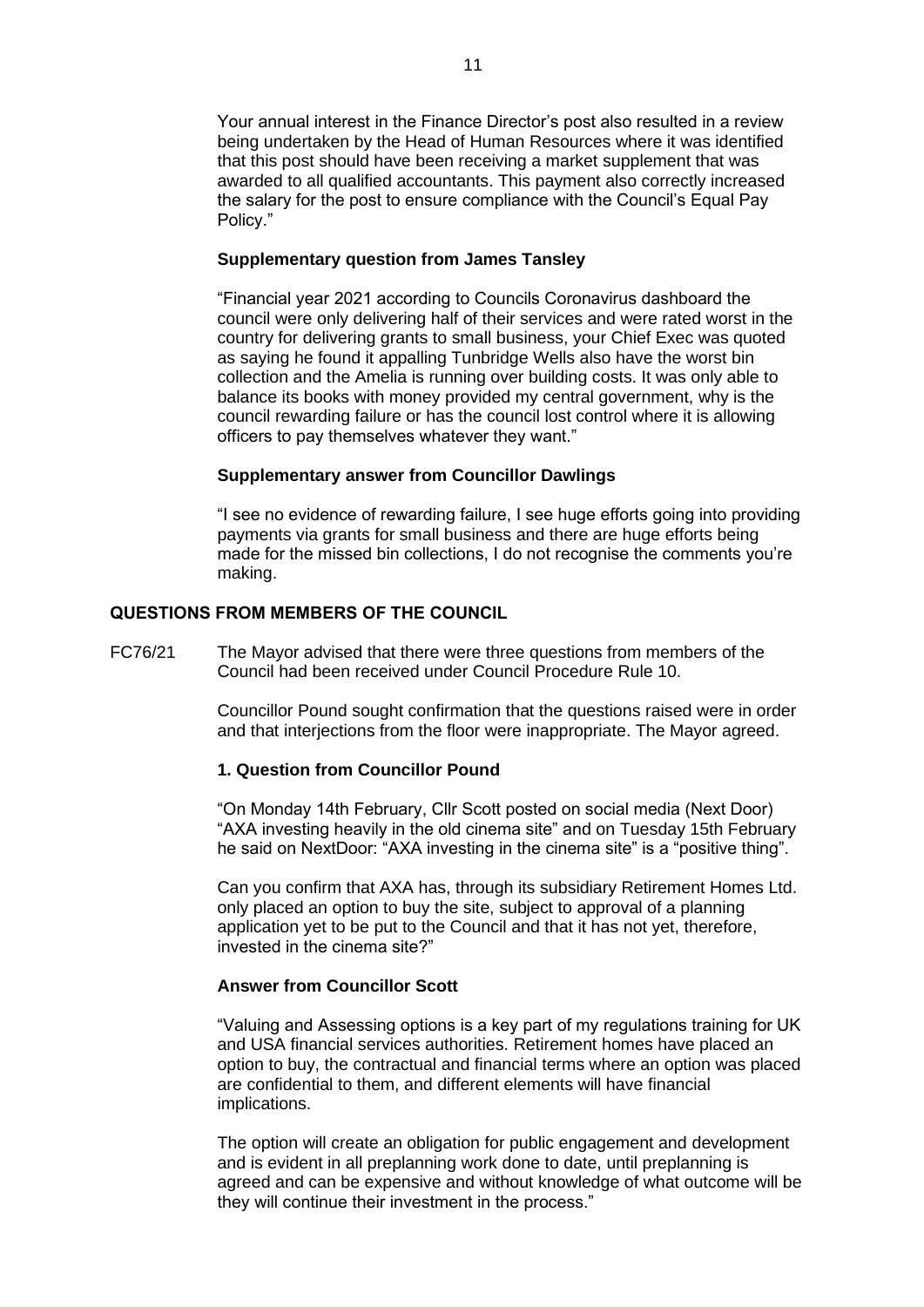### **Supplementary question from Councillor Pound**

"Would you agree that value and assessing option or preplanning or investment in the development process in the cinema site carry with it clear connotation of investment in the site which is simply untrue, and you are again misleading the public and this needs to be corrected".

# **Supplementary answer from Councillor Scott**

"Councillor Pound, whenever you are investing in a property you are leasing or an option on the property and identifying each of these things are related directly to the site and do not see any scope for misinterpretation."

## **2. Question from Councillor Everitt**

"Since the prohibition of the letting of properties with energy performance certificates F and G by private landlords from 1 April 2020, what steps has the Council taken to inform private renters of the responsibility of their landlord and equally inform private landlords of their responsibility?"

## **Answer from Councillor Dawlings**

"We provide information on our website for both landlords and private tenants setting out Responsibilities for landlords and a guide to finding accommodation, including details of the EPC requirements.

We also participate in the West Kent Landlords' Forum hosted, by the National Residential Landlords' Association, where landlords are made aware of their responsibilities. The next Forum will focus on Minimum Energy Efficiency Standards.

Our Housing Option Advisors request copies of all required certificates, including the EPC when assisting someone into or offering private rental accommodation. As part of our response to any service request from a private sector tenant about property conditions we check the EPC rating. Where poor energy insulation is identified, landlords are required to carry out works to ensure improvements in the EPC rating.

Work is planned to contact landlords and letting agencies to remind them of various responsibilities, including the minimum energy efficiency standards and to highlight energy efficiency measures to help tenants reduce their energy costs."

### **Supplementary question from Councillor Everitt**

"Do you think in retrospect given that I have not seen this change in law featuring in local of council publications, the council has missed an opportunity to promote something that would benefit private rental residents with the cost of fuel crisis and would tie into our climate emergency policy by improving environment housing stocks within the borough".

### **Supplementary answer from Councillor Dawlings**

"We need to recognise what our council is and isn't focused on and may possibly be right, but the housing department have enough to deal with".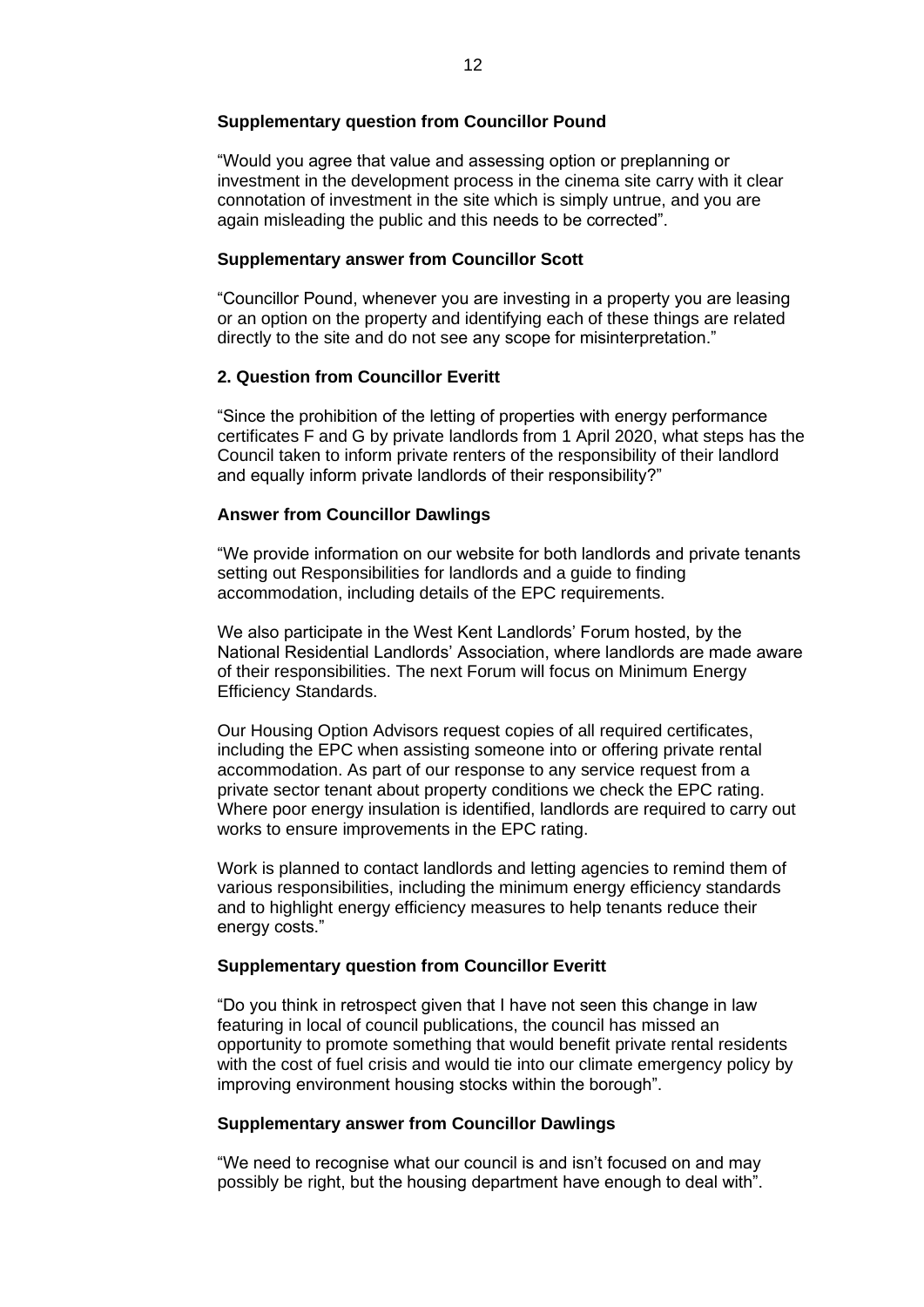# **3. Question from Councillor Rutland**

"On 4th February 2021, the Cabinet approved the grant of a 25-year lease of Bayham sports pitches to Tunbridge Wells Foresters Football Club. Minutes of this meeting also relay that the Football Foundation in association with the Kent FA prepared a report stating that the Bayham sports pitches site needed an upgrade, as the current facilities were no longer fit for purpose.

The granting of a long lease would enable Foresters Football Club to begin this upgrade project by fundraising and applying for grants.

Since then, there have been negotiations, legal processes, and the production of documentation, but the lease has not been signed. As of today (17 February) the process has taken one year and two weeks. Please can you explain why this is taking so long?"

# **Answer from Councillor March**

"Councillor Rutland rightly points out that having a lease for Bayham Sports Pitches will enable the Foresters Football Club to vastly improve the facilities. The Council is fully supportive of this project and work on the lease has progressed albeit not as quickly as we all would have hoped due to the challenges of the pandemic and other contract related work. The Council had to give notice of the proposed disposal of the lease and this part of the process was completed in early April. Since then, Officers have been working on the extension of the sports centres and grounds maintenance contracts as well as addressing issues with the waste contract. This unprecedented workload has limited the time they have had to progress the lease with the Foresters however I am pleased to be able to report that an updated lease was emailed to the Foresters Football Club earlier this week."

### **Supplementary question from Councillor Rutland**

"Thank you for your reply I am aware the latest version is with Foresters, and I am very grateful. I am wondering if there is anything that can be done to expedite the process?"

### **Supplementary answer from Councillor March**

"I can speak to our legal team and see if there is anything that can be done to speed up the process, I am unable to push any more that Foresters can push with their own legal team."

# **BUDGET 2022/23 AND MEDIUM TERM FINANCIAL STRATEGY UPDATE**

FC77/21 The Mayor exercised his discretion under Council Procedures Rule 13.4.4 to allow leaders of each political party more than 10 minutes to speak.

> Councillor Dawlings moved, and Councillor Scott seconded, the recommendations set out in the report.

Debate included:

• The pandemic had caused significant pressure on the council. However, it was felt with good financial management the Council had delivered well.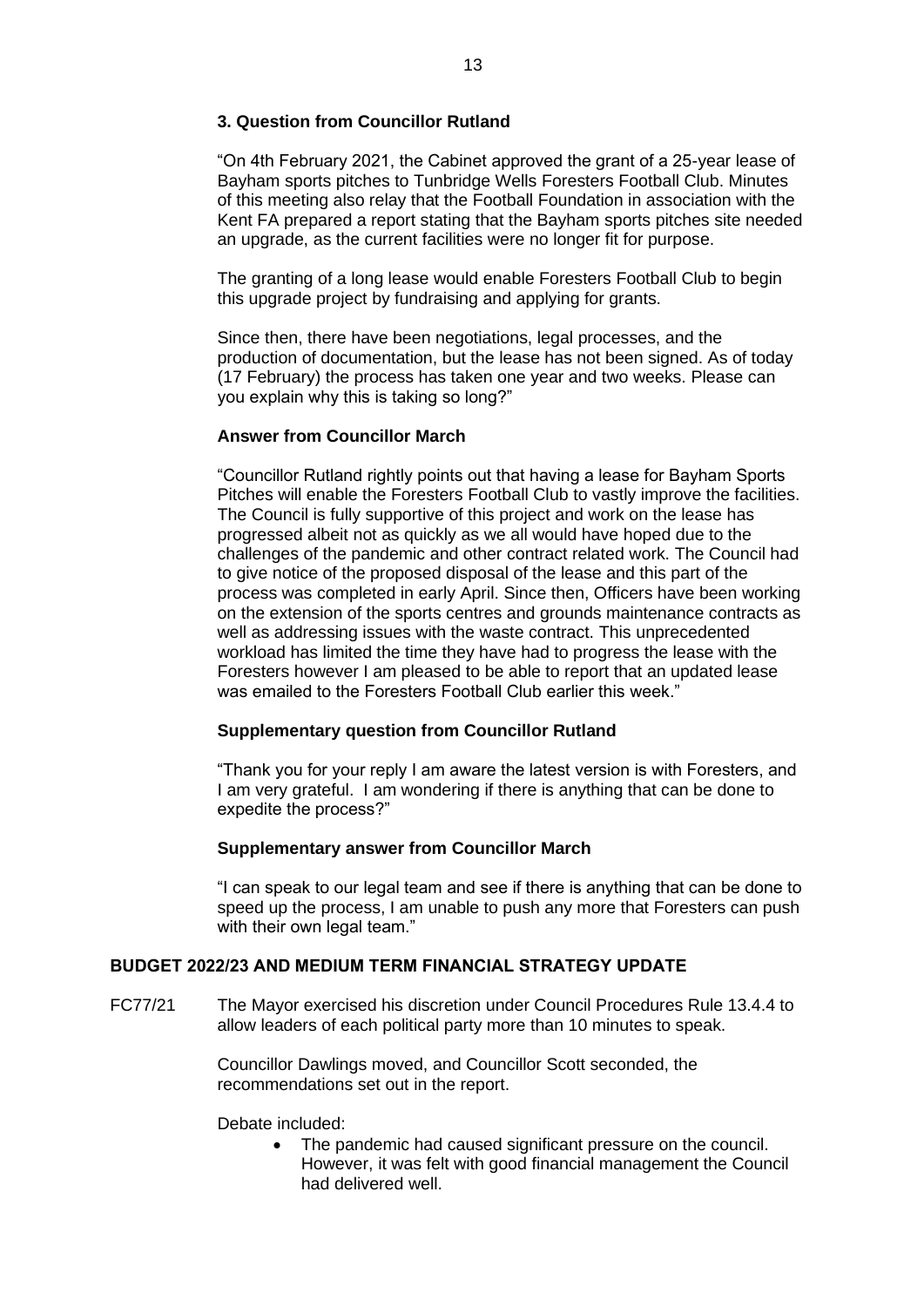- The Council was only able to collect two per cent of the generated £85m in revenue from Council Tax, which equated to £8m and the balance was shared between Kent County Council, Kent Fire and Rescue, Kent Police and Crime Commissioner and Parish and Town Councils.
- For Business Rates, the Council only retained four per cent and the balance was paid to the government.
- £21m of the revenue generated from fees and charges set by the government did not cover all costs.
- £5m had been generated from new Business Rates which was credited into the Council's reserves.
- Kent was part of a pilot scheme where it retained 100 per cent of the Business Rates growth, this had now been reduced to 50 per cent in 2021.
- Lockdowns effected the Council's revenue stream, where a shortfall of £1m was forecast in Q1 per month, which was reduced to £500k in Q2.
- The government encouraged councils not to withdraw services and all shortfalls would be covered by government.
- Councils were to cover the first five per cent of losses and the government would cover 75 per cent of the remainder.
- Due to government funding, reserves and payments received, the Council did not have to draw on its reserves.
- Deficit was previously thought to be £1.5m however due to careful management, this was reduced to <£960k.
- The Council administered payments of over £54m in grants to local businesses this process was administered in house which reduced processing costs.
- An increase in New Homes Bonus had resulted in the Council receiving >£1m.
- 87 per cent of residents were in support of Councils approach.
- The Council had taken action to address surplus office space in the Town Hall. A co-working partnership had been agreed which would offer the Council a revenue stream.
- New office changes would bring new business to the town along with increased footfall.
- Other property assets would be reviewed.
- Car Park spaces would be reviewed, and consideration would be given to new revenue generation schemes or alternative use.
- Investment had been made in housing and rough sleeper projects along with hardship funds being made available. 80 per cent Council Tax Relief was available for those in need.
- £20.6m has been invested in the town to bring two listed buildings back into good repair, the Amelia Scott (including Library) along with Adult Education had been jointly funded by £9.5m from partners Kent County Council, National Lottery Heritage Fund and the government's Let's Get Building fund.
- The Council's deficit position came from a lack of planning and strategic direction.
- There have been too many years of overreach and underfunding. Failure to grow had been the basis of deficit, not covid, covid just exposed the problem.
- Central government had for too long asked Councils not to make changes which had failed to be honest in what they can deliver.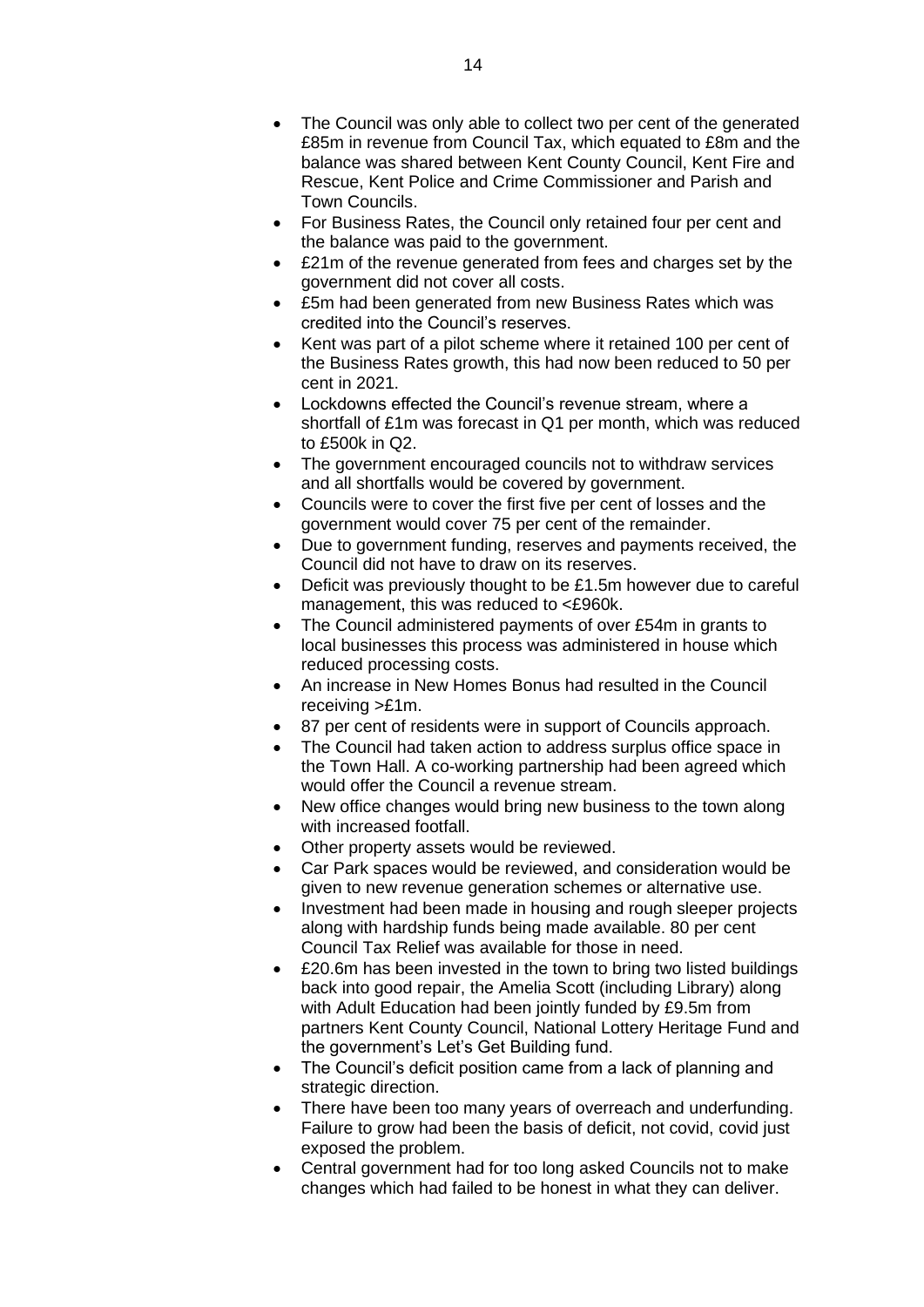- Operations need to be right sized or outsourced, too much money spent on salaries.
- Council needed to digitise its services and embrace the digital revolution.
- Council asset base was significant, the Town Hall was ideally situated to leverage revenue gap.
- Current asset base would require significant investment of £50m to maintain two sports centres, the source of which was unclear.
- Housing and business growth would help but will take time and front-loaded costs.
- There was a failure to do simple things such as raise car parking charges as an income stream.
- The budget was dependent on central government throwing money in the form of grants to help deficit rather than long-term planning.
- In 2001 there was £54m in reserves, and monies were still being received from development sites in Hawkenbury.
- Reserves had dwindled over the years.
- The Medium-Term Strategy was not good enough and the Council would continue to struggle.
- Change was needed.
- There was no Five Year Plan and development of a new one was too slow.
- Thanks were expressed for the hard work by officers which had gone into the compilation of the reports.
- 6 out of the 8 large projects been delivered to date.
- This administration wasted >£10.8m, on a project that was over budget, did not have the public or its fellow member's support.
- There were repeated calls for a reduction in Council Tax to help those households living blow the nation average.
- This administration had done little to support its social and affordable housing policy.
- Not enough was being done to address climate change and the concerns of residents in the borough.
- Tunbridge Wells had been voted the lowest council in Kent for its climate action, the Council lacked ambitions and had insufficient goals to reduce cardon emissions.
- Pressure should be placed on Council contractors to pay their staff the national living wage of £9.50p/h.
- Residents were demanding reliable bin collections, a clean environment and more affordable social housing. The Budget failed to address all these issues.
- Increase parking charges would not be well received with residents.

The Mayor took a recorded vote on the motion in accordance with Council Procedure Rule 15.7.

Members who voted for the motion: Councillors Allen, Atwood, Backhouse, Barrington-King, Bland, Dawlings, Fairweather, Goodship, Dr Hall, Hamilton, Holden, March, McDermott, Ms Palmer, Roberts, Scholes, Scott, Simmons, White and Woodward. (20)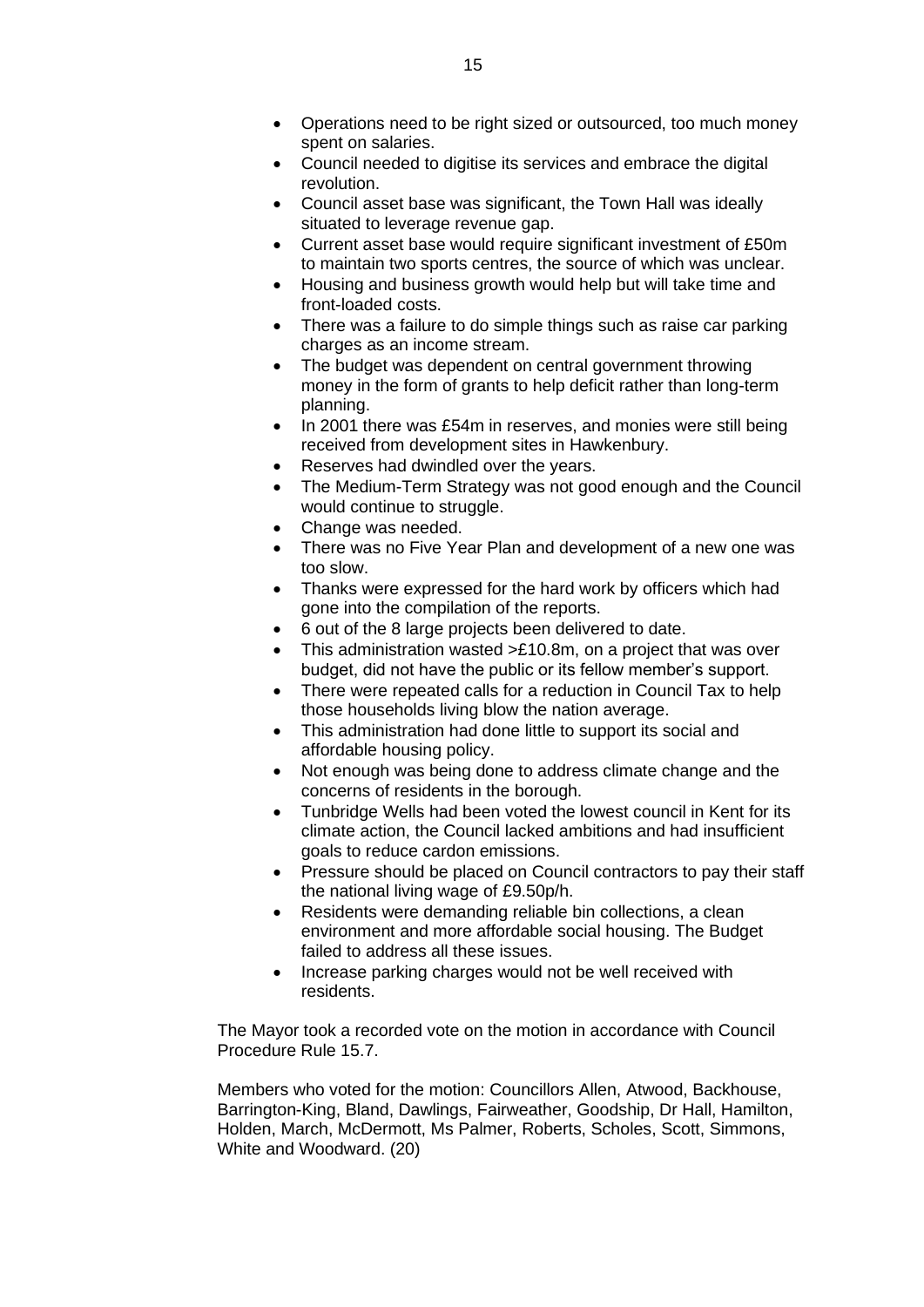Members who voted against the motion: Councillors Britcher-Allan, Everitt, Hill, Lewis and Pound. (5)

Members who abstained from voting: Councillors Atkins, Bailey, Chapelard, Ellis, Fitzsimmons, C. Hall, Hayward, Hickey, Knight, Lidstone, Morton, Patterson, Poile, Pope, Rands, Rutland, Sankey, Warne, Willis and Wormington. (20)

## **RESOLVED –**

- 1. That the changes to the base budget along with the assumptions and approach set out throughout the report be noted;
- 2. That the responses to the budget consultation be noted;
- 3. That the rolling forward of the capital programme including additional gross funding of £2,140,500 for new schemes listed within the report be approved;
- 4. That the 2022/23 Pay Policy Statement set out at Appendix E to the report be approved;
- 5. That an increase in the Basic Amount of Council Tax of £5.00 for 2022/23 for a Band D property be approved.

## **COUNCIL TAX 2022/23**

FC78/21 Councillor Dawlings moved, and Councillor Scott seconded, the recommendations set out in the report.

The report was taken as read.

The Mayor took a recorded vote on the motion in accordance with Council Procedure Rule 15.7.

Members who voted for the motion: Councillors Allen, Atkins, Atwood, Backhouse, Bailey, Barrington-King, Bland, Britcher-Allan, Chapelard, Dawlings, Ellis, Everitt, Fairweather, Fitzsimmons, Goodship, C. Hall, Dr Hall, Hamilton, Hayward, Hickey, Hill, Holden, Knight, Lewis, Lidstone, March, McDermott, Morton, Ms Palmer, Patterson, Poile, Pope, Pound, Rands, Roberts, Rutland, Sankey, Scholes, Scott, Simmons, Warne, White, Woodward and Wormington. (44)

Members who voted against the motion: None

Members who abstained from voting: Councillor Willis. (1)

**RESOLVED –** That the Council Tax for 2022/23 as set out at Appendix A to the report be approved.

### **ASSET MANAGEMENT PLAN 2022-23**

FC79/21 Councillor Dawlings moved, and Councillor Scott seconded, the recommendations set out in the report.

The report was taken as read.

The Mayor took a vote on the motion by affirmation.

**RESOLVED –** That the Asset Management Plan 2022/23, as set out at Appendix A to the report, be adopted.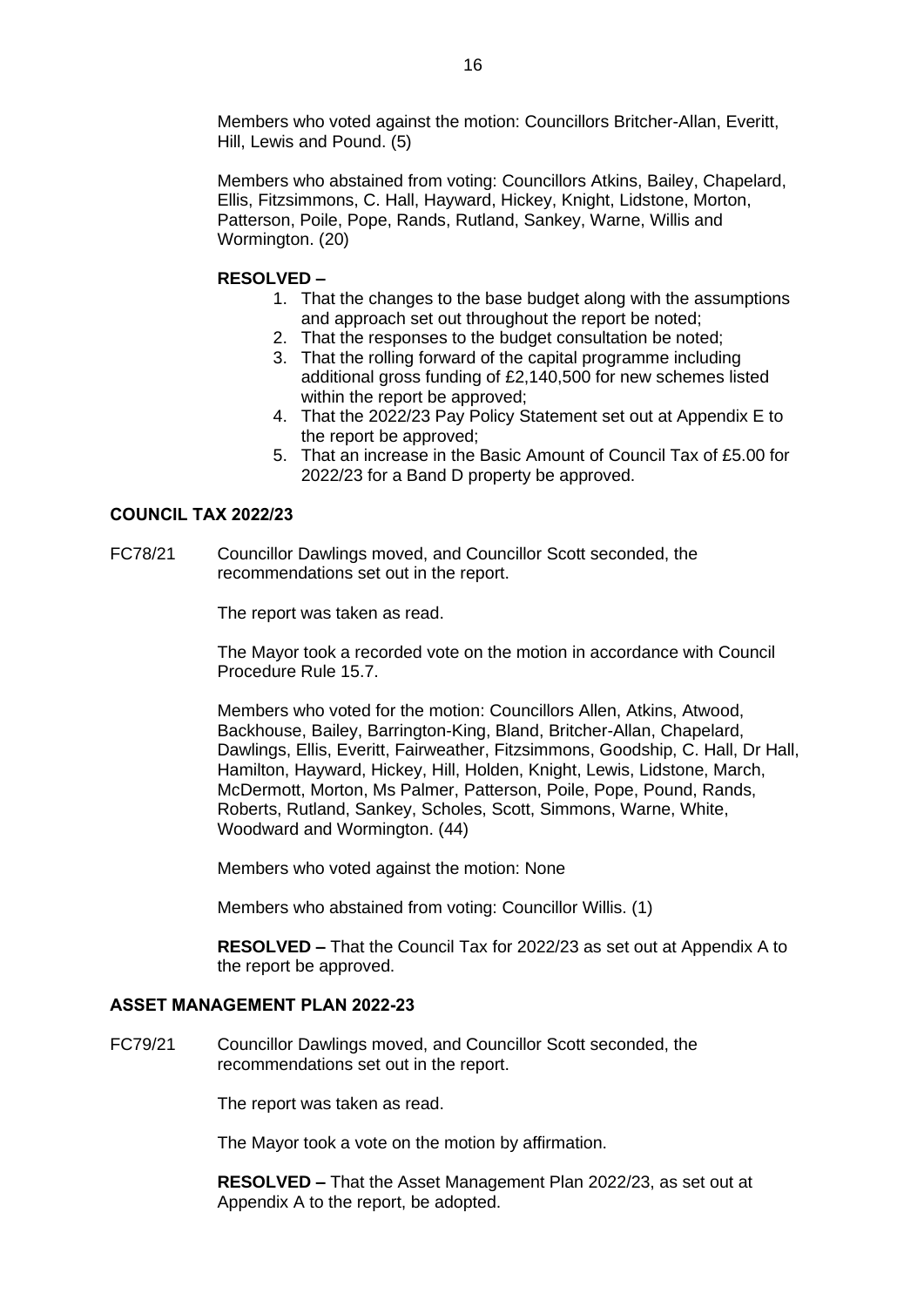### **TREASURY MANAGEMENT POLICY AND STRATEGY 2022/23**

FC80/21 Councillor Dawlings moved, and Councillor Scott seconded, the recommendations set out in the report.

The report was taken as read.

The Mayor took a vote on the motion by affirmation.

**RESOLVED –** That the Treasury Management Policy and Strategy 2022/23, as set out at Appendix A to the report, be adopted

# **CAPITAL STRATEGY 2022/23**

FC81/21 Councillor Dawlings moved, and Councillor Scott seconded, the recommendations set out in the report.

The report was taken as read.

The Mayor took a vote on the motion by affirmation.

**RESOLVED –** That the Capital Strategy 2022/23, as set out at Appendix A to the report, be adopted.

## **CHANGES TO APPOINTMENT TO COMMITTEES (FEBRUARY 2022)**

FC82/21 Councillor Dawlings moved, and Councillor Scott seconded, the recommendations set out in the report.

Debate included:

- There was a lack of female councillors sitting in leadership positions within the committee groups.
- It was noted and agreed remedial action would be taken.

The Mayor took a vote on the motion by affirmation.

### **RESOLVED –**

- 1. That the allocation of seats to Committees (political balance), as set out at paragraph 3.7 of the report, be approved; and
- 2. That the appointments to Committees, nominated by Group Leaders, including the Chairmanships and Vice-Chairmanships of the Committees as set out at Appendix A to the report, be approved.

# **MOTION ON NOTICE FROM COUNCILLOR SANKEY**

FC83/21 Councillor Sankey moved, and Councillor Pope seconded, the motion set out in the associated notice.

Debate included:

- To address future development plans and approach developers for Meanwhile Use It was felt this was more effective way of preventing land just sitting idle awaiting development.
- Concern was expressed around private development and how this motion would relate.